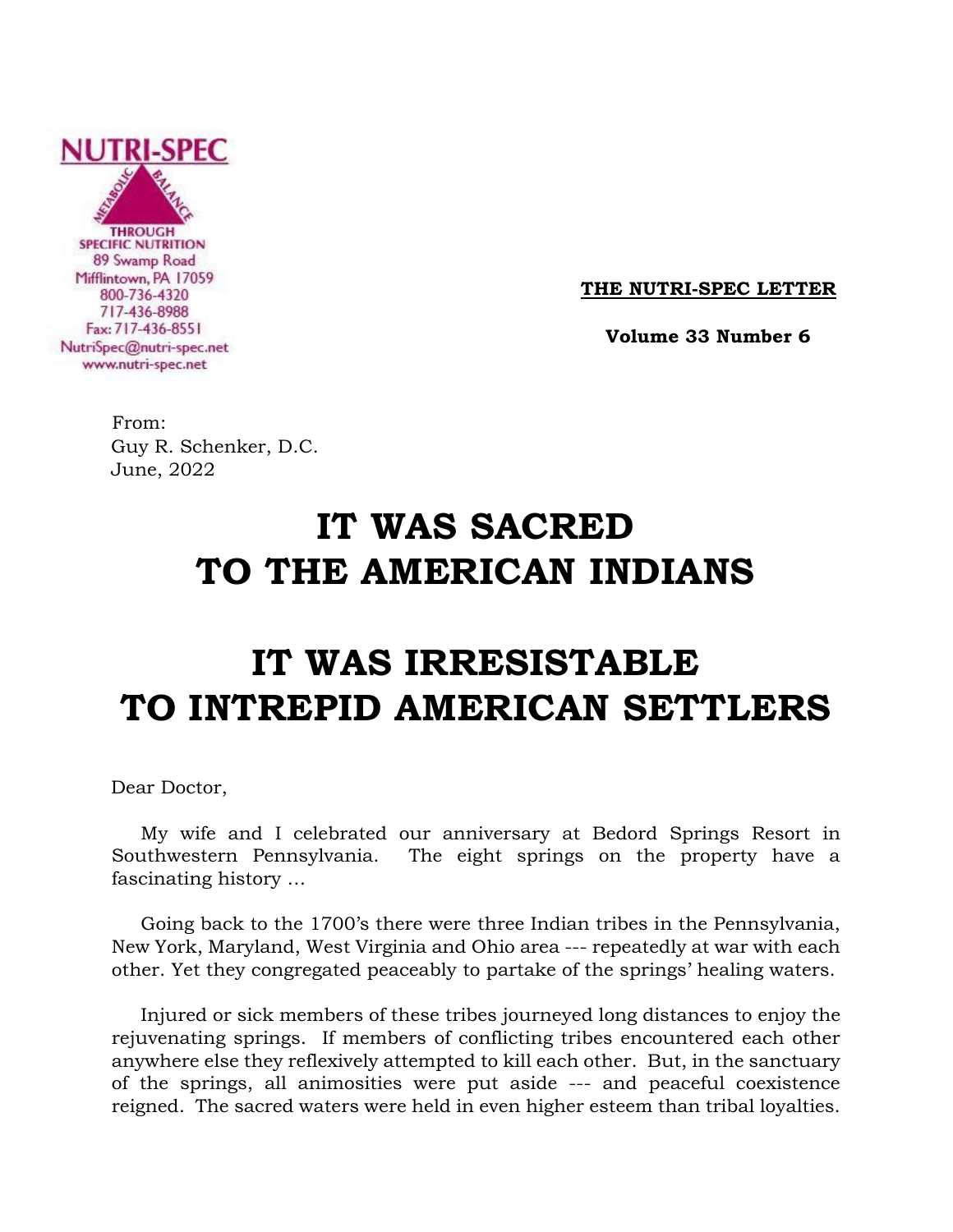In 1796 a pioneering country doctor "discovered" the springs for the benefit of European settlers. He purchased a large tract of land surrounding the springs, and began recommending that his patients drink the water to cure various ailments.

 News of the healing waters' power spread --- and within a few years those with a pioneering spirit journeyed to the outer limits of the Western frontier (--- at this time Pittsburgh was not even a city yet) for rest, rejuvenation, and healing. The entrepreneurial physician built an inn to accommodate guests -- and that inn grew throughout the 1800's into a major resort. Visitors flocked from all over the country as the story of restorative waters spread far and wide.

What was so special about these seemingly magical springs?

#### **SULFUR!**

For months we have been singing to you variations of the same song ---

#### **UNDER-SULFATION IS A UBIQUITOUS COMPONENT OF ALL PATHO-PHYSIOLOGY.**

Under-sulfation of membranes can be so devastating that it is a key component of extreme pathology and death from such conditions as Covid, cardiovascular disease, and many autoimmune diseases. We have been practically begging you to …

#### **PAY ATTENTION ---**

#### **and learn the best, fastest, and simplest way to empower your patients and enrich yourself …**

 Quoting heavily from the excellent research by du Preez, we have shown how negative valence sulfur --- Thiosulfate --- your Oxy Tonic --- is critical to the health of your patients. Regardless of what symptoms or conditions they present, they are certain to need restoration of membrane sulfation.

 The best and quickest way to restore sulfation for your patients is through the BALANCING PROCEDURE. With that clinical tool your patients obtain Thiosulfate in just the right proportions to other membrane stabilizers and cellular energizers. So, they reap the rewards of sulfation without upsetting any Fundamental Metabolic Balance Systems.

Your Oxy Tonic gives immediate improvement in …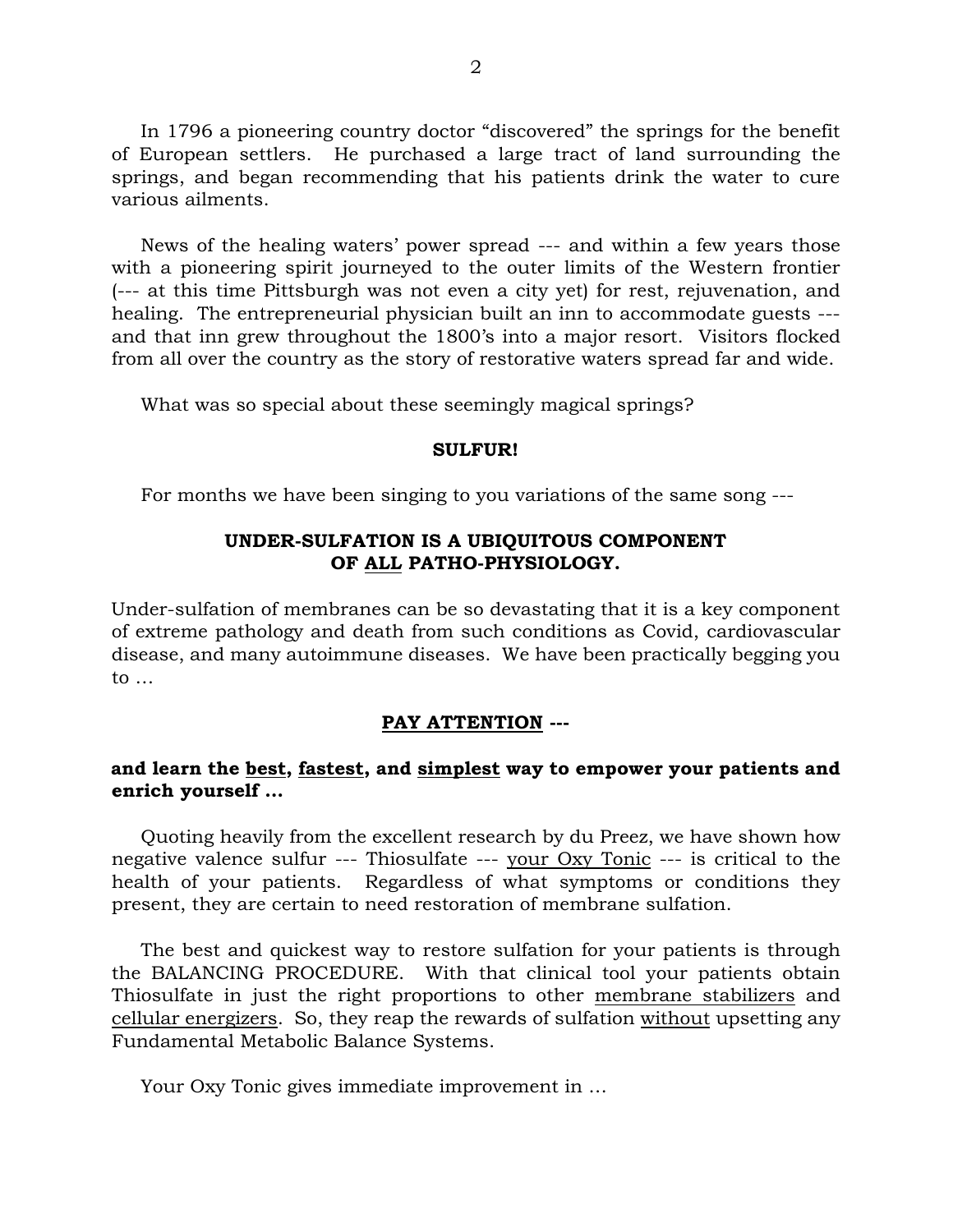--- cellular energetics

--- antioxidant status

--- anti-reductant status

--- selective membrane permeability

--- immune system balance

 ----- No one has clarified the importance of sulfation in maintaining tissue integrity (both in terms of tissue function, tissue longevity, and tissue immune resistance) than has du Preez --- in her ground-breaking study on Thiosulfate (Oxy Tonic).

du Preez answers the critical questions …

- What is the mechanism by which those who become severely ill from Covid suffer total incapacitation of their defense mechanisms?
- What is the mechanism by which the degenerative process of arteriosclerosis occurs in arteries?
- What is the mechanism by which the symptoms of autoimmune diseases flare up from time to time?
- What is the mechanism by which serum cholesterol levels either go too high or too low (--- which are equally signs of extreme devastating Metabolic Imbalance)?

 In last month's Letter we emphasized how du Preez highlights the interaction between epithelial membranes and immune system release of many defensive compounds such as …

- antibodies
- lysozymes
- nitric oxide
- and many others

Collectively, these defensive compounds form a physical barrier with direct antimicrobial and anti-toxin activity --- and are critical to a major function of the immune system --- to tag foreign proteins for elimination by phagocytes.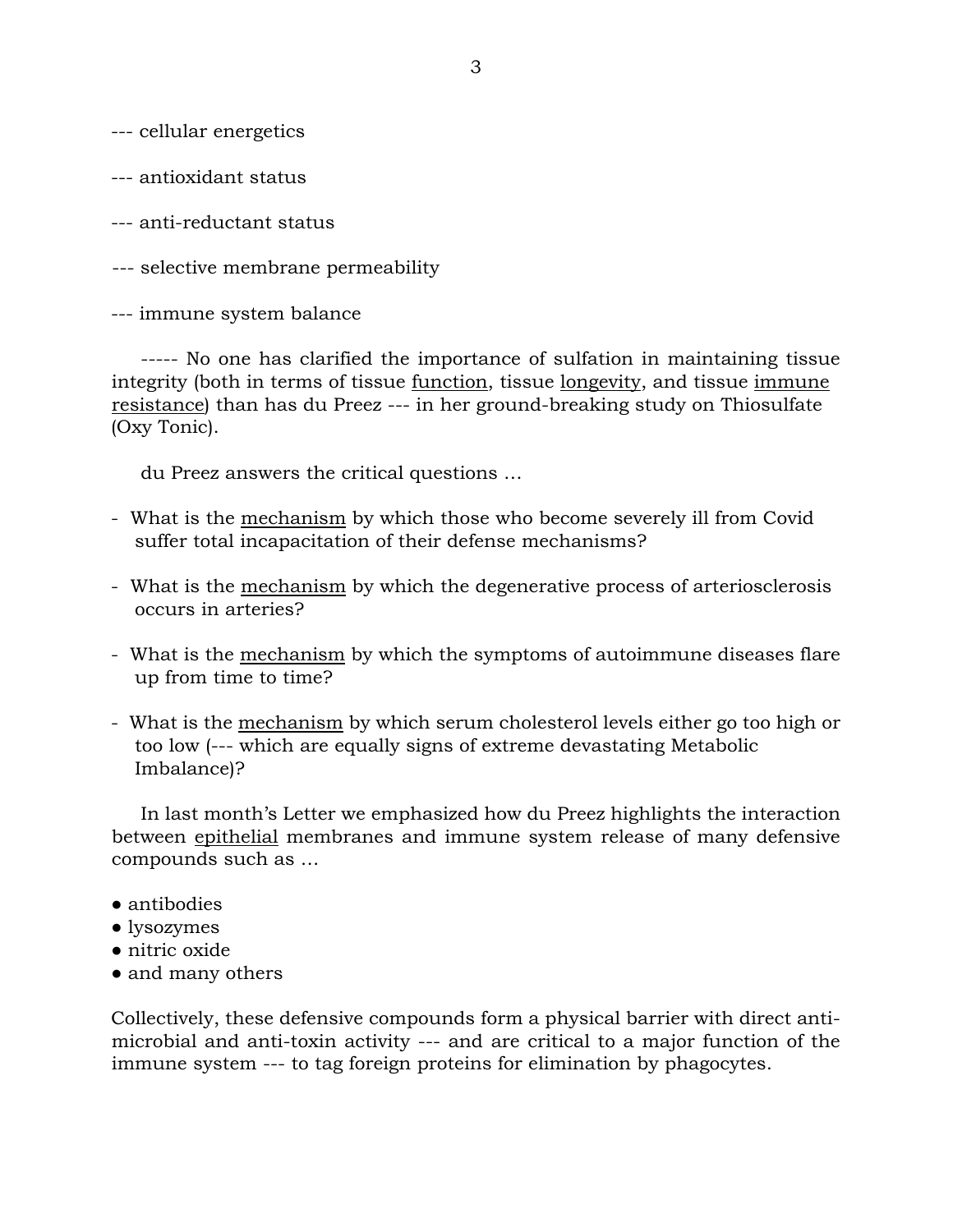But please understand that your BALANCING PROCEDURE to supply all your patients with their individualized amount of Oxy Tonic needed for membrane sulfation --- is NOT a "treatment" for Covid, nor for any other Immune System Stress. With Oxy Tonic you affect everything --- from skin function to brain function to the function of every organ in the body. ----- And that is just considering the epithelial need for proper sulfation.

 If we switch now from considering the epithelial membranes to the endothelial membranes --- we see there are two critical roles for the endothelium --- both of which depend on full thiosulfation (your BALANCING PROCEDURE with Oxy Tonic) of the membranes …

- maintenance of vascular barrier functions
- fluid homeostasis.

An essential function of the endothelium is, therefore …

- maintaining correct oncotic pressure in the capillary bed
- facilitating the absorption and reabsorption of molecules across capillary membranes.

Here is du Preez again … "Endothelial Thiosulfate is crucial for the maintenance of vascular barrier functions and fluid homeostasis. An essential function of the endothelium is, therefore, maintaining correct oncotic pressure in the capillary bed, in addition to facilitating the absorption and reabsorption of molecules across capillary membranes."

Do you see the big picture here? Do you see how BIG the big picture is?

 What can possibly be more fundamental to maintaining health and preventing disease than absorption of nutrients and elimination of toxins?

 What can be more fundamental than maintaining correct fluid dynamics between the systemic level of biological organization (the blood), and the tissue level of biological organization, and the cellular level?

 If you are doing something else "nutritionally", or as "immune therapy", or maybe even something that calls itself "Metabolic Therapy" --- but you are NOT addressing the basic flow of nutrients, toxins, and fluid between body fluid compartments --- then you are wasting your patients' money and time.

 How simple is the BALANCING PROCEDURE? Here it is for those of you who have not yet implemented it === THE ONLY WAY TO INDIVIDUALIZE your Metabolic Therapy …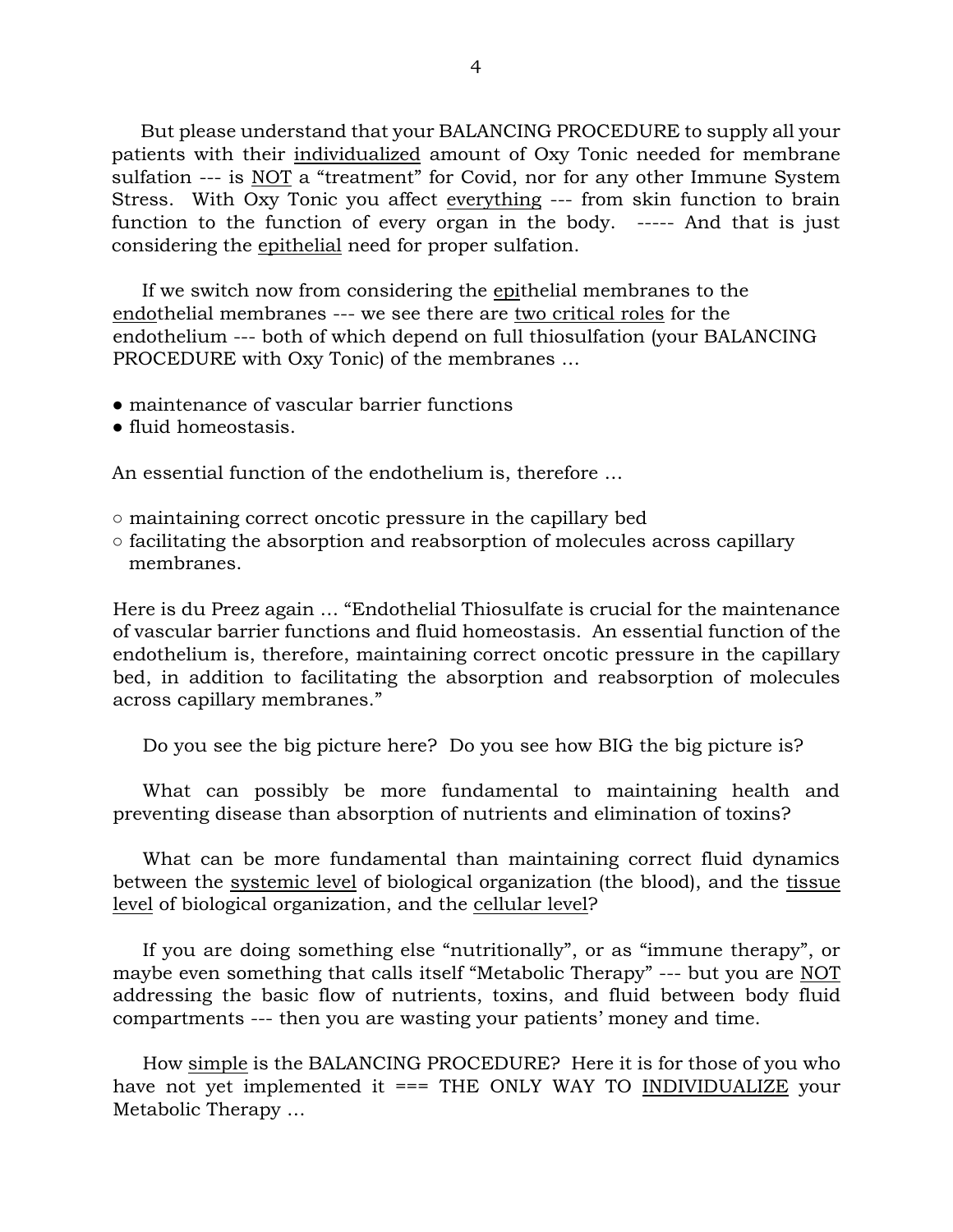

### **Diphasic Nutrition Plan**

# **Balancing Procedure:**

Your BALANCING PROCEDURE will assure that you take Oxygenic D+ and Oxy Tonic in proper proportion. You can think of these two supplements as "metabolic sparks". They activate and balance oxidative energy production. Working together, they balance the permeability of cell membranes, allowing nutrients in and toxins out. They also balance tissue acidity and alkalinity.

Some people have a metabolism that requires a high amount of one and very little of the other. Your BALANCING PROCEDURE will determine the ideal quantities of each supplement for your individual needs. Your BALANCING PROCEDURE also determines your need for Electro Tonic to help maintain electrolyte balance.

[IMPORTANT: The directions for the BALANCING PROCEDURE are different for patients who often experience diarrhea. If you are one of those people, then follow only the instructions on the next page, and skip to STEP 1 on the next page now.]

STEP 1: Take no Oxy D+. For 3 days, take  $\frac{1}{4}$  scoop of Oxy Tonic in water first thing in the morning. On the 4th day, increase the Oxy Tonic supplementation from  $\frac{1}{4}$  to  $\frac{1}{2}$  scoop. On the 7<sup>th</sup> day, increase the Oxy Tonic to  $\frac{3}{4}$  scoop. On the 10th day, increase the Oxy Tonic to 1 scoop.

STEP 2: When you experience a stool that is a bit more loose than normal, or a stool that has a definite sulfur odor (or, when you have reached the  $12<sup>th</sup>$  day with no bowel reaction), then you can assume you have achieved saturation with negative valence sulfur --- the crucial ANTI-OXIDANT AND PRO-OXIDANT of your Oxy Tonic. (You may actually have an episode of mild diarrhea, and that is no problem at all. That is just one sure way to know that you have achieved systemic saturation with negative valence sulfur.)